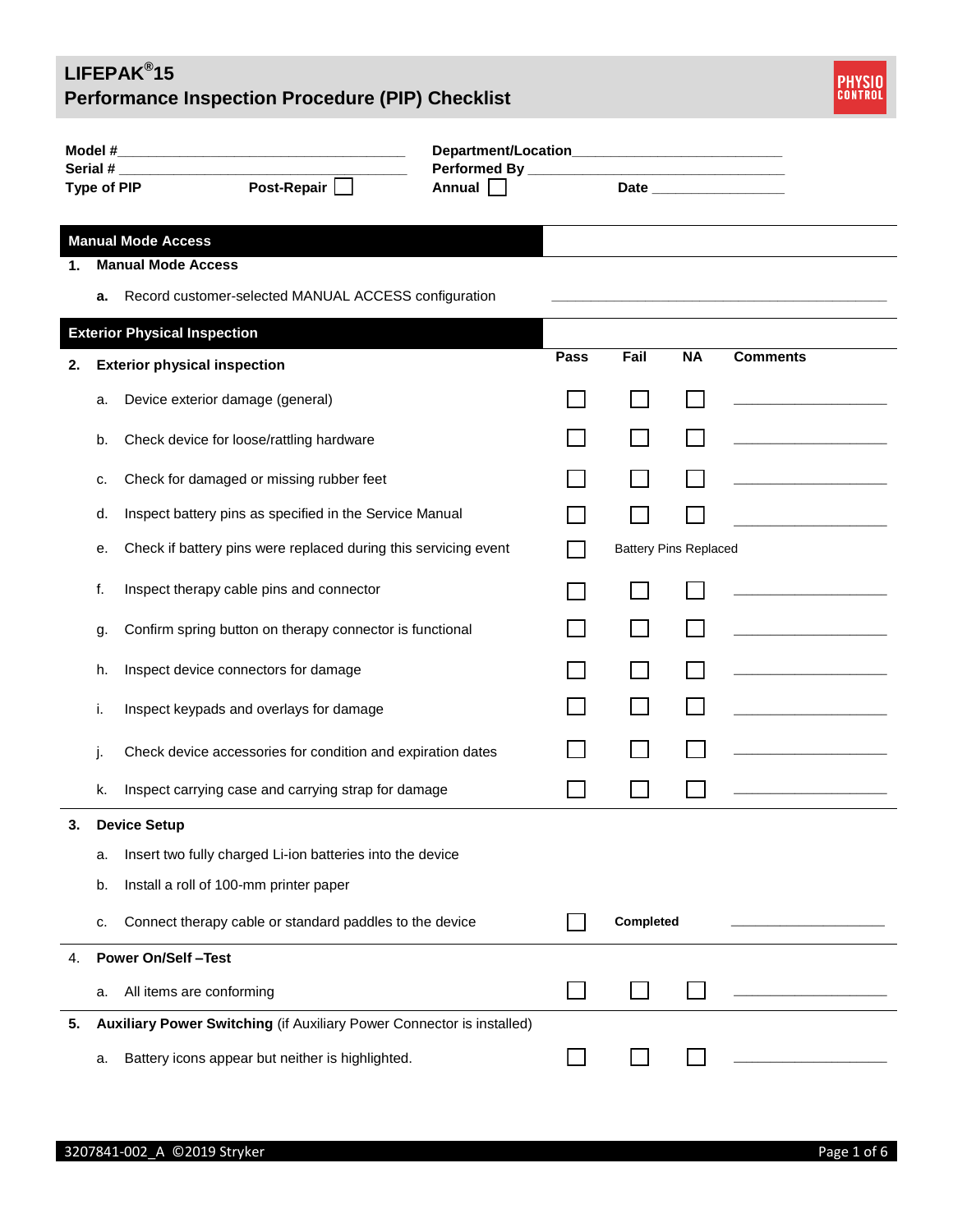

| 6. | <b>Power Source Management</b> |                                                                                     |                   |      |           |                 |  |
|----|--------------------------------|-------------------------------------------------------------------------------------|-------------------|------|-----------|-----------------|--|
|    | a.                             | Confirm battery status indicator switching                                          |                   |      |           |                 |  |
| 7. |                                | <b>User Test and Date/Time Verification</b>                                         |                   |      |           |                 |  |
|    | a.                             | Confirm device passes User Test                                                     |                   |      |           |                 |  |
|    | b.                             | Confirm Time and Date are correct                                                   |                   |      |           |                 |  |
|    |                                | <b>Miscellaneous Function</b>                                                       |                   |      |           |                 |  |
| 8. |                                | Temperature Calibration Check Test (if Temp option is installed)                    | Pass              | Fail | <b>NA</b> | <b>Comments</b> |  |
|    | c.                             | Confirm Temperature Cal Check complete                                              |                   |      |           |                 |  |
| 9. |                                | CO2 Tests (if CO2 option is installed)                                              |                   |      |           |                 |  |
|    | a.                             | Confirm change in vacuum reading is less than 15 mmHg                               |                   |      |           |                 |  |
|    | b.                             | Record CO2 concentration reading is 5.0% ±0.5%                                      | Measured<br>Value |      |           |                 |  |
|    |                                | 10. NIBP Tests (if NIBP option is installed)                                        |                   |      |           |                 |  |
|    | a.                             | Confirm LEAKAGE TEST OK message                                                     |                   |      |           |                 |  |
|    | b.                             | Confirm 50 mmHg readings agree within ±20 mmHg                                      |                   |      |           |                 |  |
|    | c.                             | Confirm 150 mmHg readings agree within ±20 mmHg                                     |                   |      |           |                 |  |
|    | d.                             | Confirm the overpressure switch activates at 290 ±20 mmHg                           |                   |      |           |                 |  |
|    |                                | 11. 25 mm/s Speed Printer Test                                                      |                   |      |           |                 |  |
|    | a.                             | Confirm printer test strip and CHECK PRINTER message                                |                   |      |           |                 |  |
|    |                                | 12. 12.5 mm/s Speed Printer Test                                                    |                   |      |           |                 |  |
|    | a.                             | Confirm printer 12.5 mm/s test strip                                                |                   |      |           |                 |  |
|    |                                | 13. Keypad Test                                                                     |                   |      |           |                 |  |
|    | а.                             | Confirm all control text boxes are highlighted and TEST COMPLETE<br>message appears |                   |      |           |                 |  |
|    |                                | 14. Audio Test                                                                      |                   |      |           |                 |  |
|    | a.                             | Confirm voice messages and tones are clear and not distorted                        |                   |      |           |                 |  |
|    |                                | 15. Invasive Blood Pressure Verification (if IP option is installed)                |                   |      |           |                 |  |
|    | a.                             | Confirm P1 pressure channel zero                                                    |                   |      |           |                 |  |
|    | b.                             | Record P1 pressure reading of 250 ±8 mmHg                                           | Measured<br>Value |      |           |                 |  |
|    | c.                             | Record P1 pressure reading of 100 ±5 mmHg                                           | Measured<br>Value |      |           |                 |  |
|    | d.                             | Record P1 pressure reading of 20 ±3 mmHg                                            | Measured<br>Value |      |           |                 |  |
|    |                                | 3207841-002_A ©2019 Stryker                                                         |                   |      |           | Page 2 of 6     |  |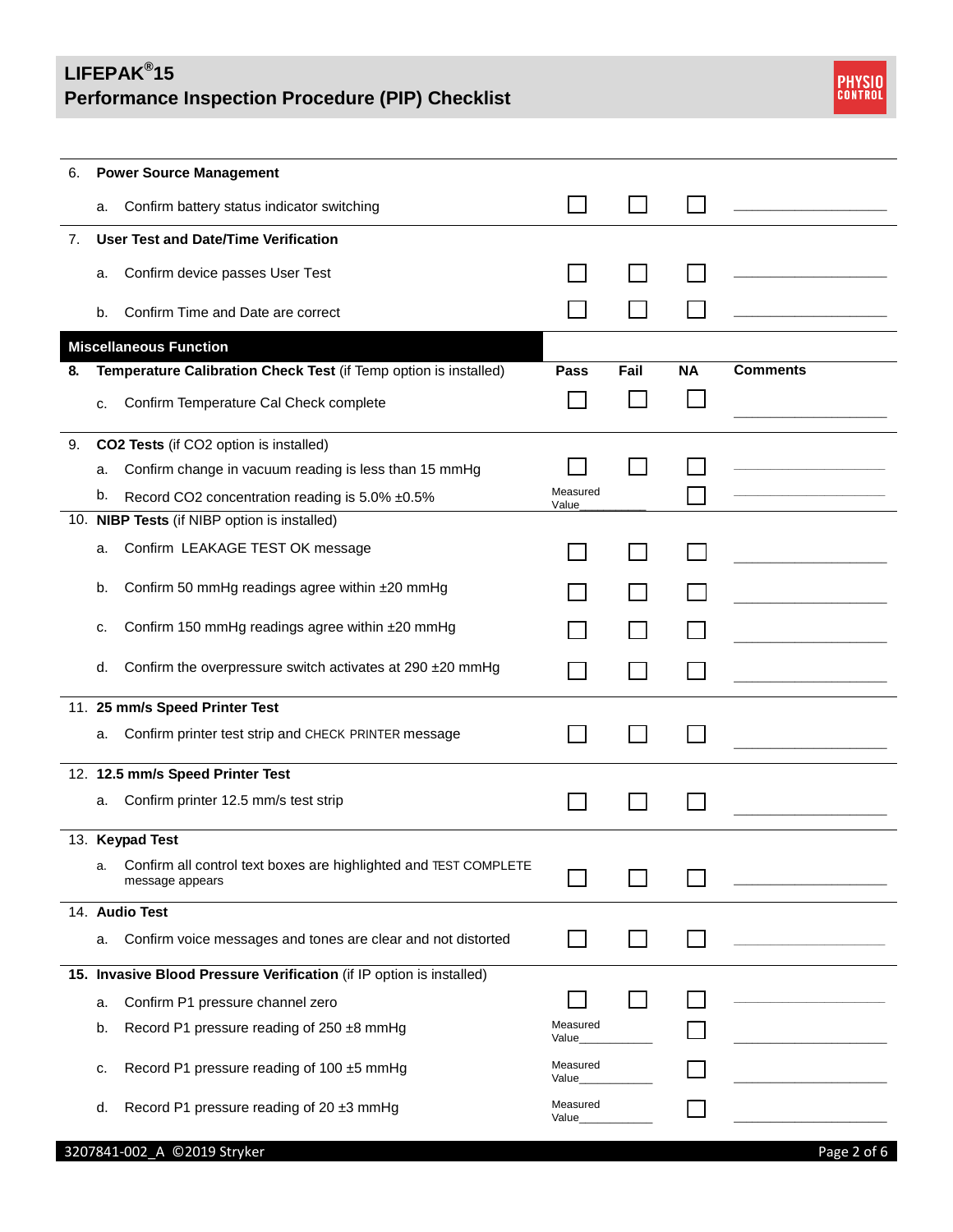

|                 | е. | Record P1 pressure reading of -20 ±3 mmHg                              | Measured<br>Value     |                              |           |                 |  |
|-----------------|----|------------------------------------------------------------------------|-----------------------|------------------------------|-----------|-----------------|--|
|                 | f. | Confirm P2 pressure channel zero                                       |                       |                              |           |                 |  |
|                 | g. | Record P2 pressure reading of 250 ±8 mmHg                              | Measured<br>Value     |                              |           |                 |  |
|                 | h. | Record P2 pressure reading of 100 ±5 mmHg                              | Measured<br>Value     |                              |           |                 |  |
|                 | Τ. | Record P2 pressure reading of 20 ±3 mmHg                               | Measured<br>Value     |                              |           |                 |  |
|                 | J. | Record P2 pressure reading of -20 ±3 mmHg                              | Measured<br>Value_    |                              |           |                 |  |
|                 |    | 16. SpO2/SpCO/SpMet Tests                                              | Pass                  | Fail                         | <b>NA</b> | <b>Comments</b> |  |
|                 | a. | Confirm SpO2 reading is between 50% and 100% (if SpO2 is<br>installed) |                       |                              |           |                 |  |
|                 | b. | Confirm SpCO reading is between 0% and 40% (if SpCO is<br>installed)   |                       |                              |           |                 |  |
|                 | c. | Confirm SpMet reading is between 0% and 15% (if SpMet is<br>installed) |                       |                              |           |                 |  |
|                 |    | 17. Record Operating Data (Optional)                                   |                       |                              |           |                 |  |
|                 |    | <b>Total Shocks:</b>                                                   | <b>Fault Messages</b> |                              |           |                 |  |
|                 |    |                                                                        | Power Cycle Count     |                              |           |                 |  |
| 360J Shocks     |    | Pacing Count                                                           |                       |                              |           |                 |  |
|                 |    |                                                                        | <b>Shock Count</b>    |                              |           |                 |  |
| 225-325J Shocks |    |                                                                        | Power On Time         |                              |           |                 |  |
|                 |    |                                                                        | Printer On Time       |                              |           |                 |  |
| 0-200J Shocks   |    |                                                                        | (if installed)        | SPO2 Operating Time          |           |                 |  |
|                 |    |                                                                        | (if installed)        | CO2 Operating Time           |           |                 |  |
|                 |    |                                                                        | (if installed)        | <b>NIBP Inflation Cycles</b> |           |                 |  |
|                 |    | <b>ECG Performance Testing</b>                                         |                       |                              |           |                 |  |
|                 |    | 18. ECG Tests (12-lead, 3-lead or 5-wire ECG tests)                    | Pass                  | Fail                         | ΝA        | <b>Comments</b> |  |
|                 | a. | Confirm LEADS-OFF screen messages                                      |                       |                              |           |                 |  |
|                 | b. | Record Lead I gain (tolerance 25 to 31 mm)                             | Measured<br>Value_    |                              |           |                 |  |
|                 | c. | Record Lead II gain (tolerance 36 to 44 mm)                            | Measured<br>Value_    |                              |           |                 |  |
|                 | d. | Record Lead V1/C gain (tolerance 36 to 44 mm)<br>(5-wire, 12-lead)     | Measured<br>Value     |                              |           |                 |  |

#### 3207841-002\_A ©2019 Stryker Page 3 of 6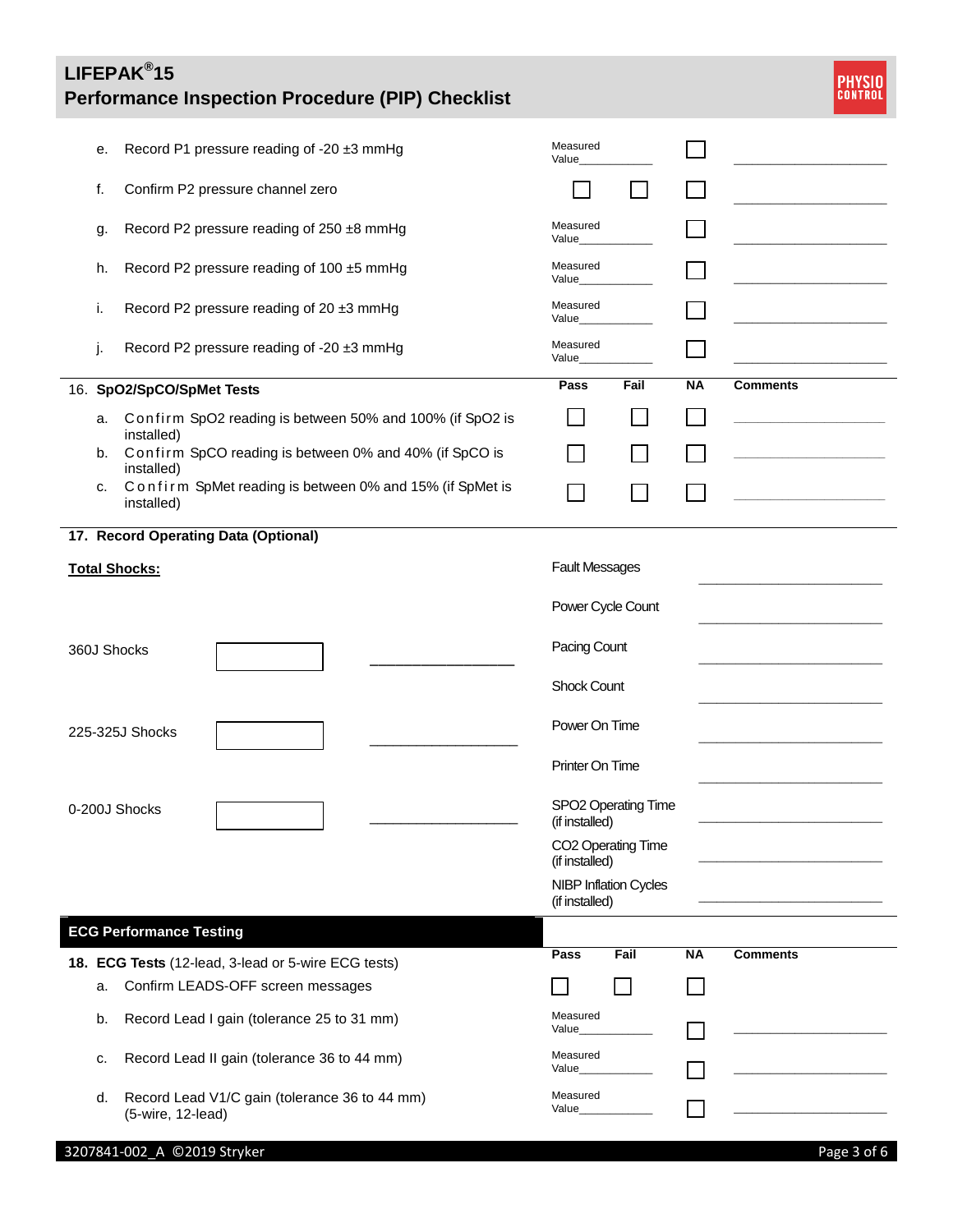

| е. | Record Lead V2 gain (tolerance 36 to 44 mm)<br>$(12$ -lead)     | Measured<br>Value_ |           |                 |
|----|-----------------------------------------------------------------|--------------------|-----------|-----------------|
| f. | Record Lead V3 gain (tolerance 36 to 44 mm)<br>$(12$ -lead)     | Measured<br>Value_ |           |                 |
| g. | Record Lead V4 gain (tolerance 36 to 44 mm)<br>$(12$ -lead)     | Measured<br>Value  |           |                 |
| h. | Record Lead V5 gain (tolerance 36 to 44 mm)<br>$(12$ -lead)     | Measured<br>Value  |           |                 |
| i. | Record Lead V6 gain (tolerance 36 to 44 mm)<br>$(12$ -lead)     | Measured<br>Value_ |           |                 |
|    | 19. ECG Analog Output (optional, perform as required)           |                    |           |                 |
|    |                                                                 |                    |           |                 |
| a. | Record signal amplitude (tolerance 0.90 to 1.10 Vp-p)           | Measured<br>Value  |           |                 |
|    |                                                                 |                    |           |                 |
|    | <b>Defibrillator/Pacing Testing</b>                             | Fail               | <b>NA</b> | <b>Comments</b> |
|    | 20. Delivered Energy Test                                       | Pass               |           |                 |
| a. | 10 J – Record delivered energy (tolerance 9.1 to 10.9 J)        | Measured<br>Value_ |           |                 |
| b. | 200 J – Record delivered energy (tolerance 186.0 to 214.0 J)    | Measured<br>Value_ |           |                 |
| c. | 360 J – Record delivered energy (tolerance 334.9 to 384.9 J)    | Measured<br>Value_ |           |                 |
|    | 21. Charge Time to 360J Test                                    |                    |           |                 |
| a. | Confirm device charges to 360 J in less than 10 seconds         | Measured<br>Value  |           |                 |
|    | 22. Synchronous Cardio version Test                             |                    |           |                 |
| a. | Record Sync delay (maximum 60ms)                                | Measured           |           |                 |
|    | 23. Therapy ECG Characteristics                                 | Value              |           |                 |
|    |                                                                 | Measured           |           |                 |
| a. | Record ECG paddle lead gain (tolerance $1mV = 36$ to 44 mm)     | Value              |           |                 |
| b. | Fast-Restore baseline in 0.5 seconds                            |                    |           |                 |
| c. | Fast-Restore amplitude restored is >50% within 3 seconds        |                    |           |                 |
| d. | Positive R-wave test                                            |                    |           |                 |
|    | 24. Standard Paddles User Test (N/A for QUIK-COMBO-only device) |                    |           |                 |
| а. | Confirm device passes test                                      |                    |           |                 |
|    | 25. Pacer Option Characteristics                                |                    |           |                 |
| a. | Confirm leads-off detection                                     |                    |           |                 |
| b. | 10 mA- Record current (tolerance 5 to 15 mA)                    | Measured<br>Value_ |           |                 |
| c. | 100 mA - Record current (tolerance 91 to 109 mA)                | Measured<br>Value_ |           |                 |
| d. | 200 mA - Record current (tolerance 181 to 219 mA)               | Measured<br>Value_ |           |                 |
| е. | Record pulse width (tolerance 19.2 to 20.8 ms)                  | Measured<br>Value_ |           |                 |
|    | 3207841-002_A ©2019 Stryker                                     |                    |           | Page 4 of 6     |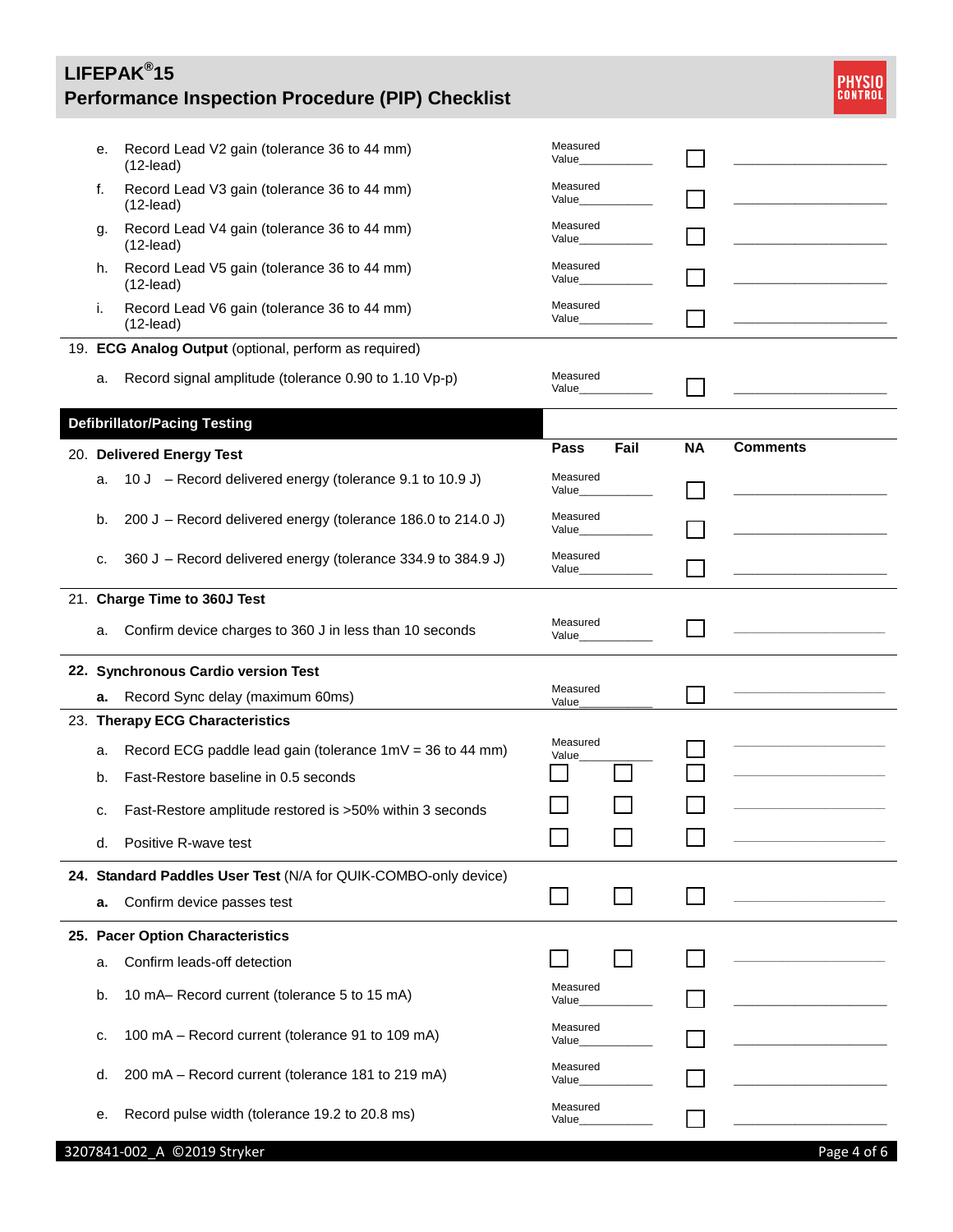

|    | 26. Patient Impedance Test                                                                                  |                    |      |           |                 |
|----|-------------------------------------------------------------------------------------------------------------|--------------------|------|-----------|-----------------|
| a. | Verify the PADDLES LEADS OFF message is not visible<br>(50 ohms)                                            |                    |      |           |                 |
| b. | Verify the device displays PADDLES LEADS OFF message                                                        |                    |      |           |                 |
| с. | (370 ohms)<br>Verify the PADDLES LEADS OFF message is not visible                                           |                    |      |           |                 |
|    | (238 ohms)                                                                                                  |                    |      |           |                 |
|    | <b>Data Management</b>                                                                                      |                    |      |           |                 |
| а. | 27. Bluetooth Wireless Technology (if Bluetooth option is installed)<br>Verify Bluetooth Pairing Successful |                    |      |           |                 |
|    | <b>Leakage Current Test</b>                                                                                 |                    |      |           |                 |
|    | 28. Leakage Test Battery Powered                                                                            |                    |      |           |                 |
| a. | ECG Direct Applied Part at 120 or 240 VAC                                                                   | Pass               | Fail | <b>NA</b> | <b>Comments</b> |
|    | Polarity NC/RM, Condition Normal, (5 µA - 45 µA)                                                            | Measured<br>Value_ |      |           |                 |
| b. | Therapy Direct Applied Part at 120 or 240 VAC                                                               |                    |      |           |                 |
|    | Polarity NC/RM, Condition Normal, $(5 \mu A - 2625 \mu A)$                                                  | Measured<br>Value  |      |           |                 |
| c. | SpO2 Direct Applied Part at 120 or 240 VAC                                                                  | Measured           |      |           |                 |
|    | Polarity NC/RM, Condition Normal, (5 µA - 2625 µA)                                                          | Value_             |      |           |                 |
|    | 29. Leakage Test AC Powered Device at 120VAC (If Aux power is installed)                                    |                    |      |           |                 |
| a. | Direct Equipment Leakage at 120 VAC                                                                         | Measured           |      |           |                 |
|    | Polarity NC/RM, Condition Open Earth, (15 µA - 270 µA)                                                      | Value              |      |           |                 |
| b. | ECG Direct Applied Part at 120 VAC                                                                          |                    |      |           |                 |
|    | Polarity NC/RM, Condition Normal, (5 µA - 45 µA)                                                            | Measured<br>Value_ |      |           |                 |
| c. | Therapy Direct Applied Part at 120 VAC                                                                      | Measured<br>Value_ |      |           |                 |
|    | Polarity NC/RM, Condition Normal, (5 µA - 2625 µA)                                                          |                    |      |           |                 |
| d. | SpO2 Direct Applied Part at 120 VAC                                                                         |                    |      |           |                 |
|    | Polarity NC/RM, Condition Normal, (5 µA - 2625 µA)                                                          | Measured<br>Value_ |      |           |                 |
|    | 30. Leakage Test AC Powered Device at 240 VAC (if Aux power is installed)                                   |                    |      |           |                 |
| a. | Direct Equipment Leakage at 240 VAC                                                                         | Measured           |      |           |                 |
|    | Polarity NC/RM, Condition Open Earth, (15 µA - 450 µA)                                                      | Value_             |      |           |                 |
| b. | ECG Direct Applied Part at 240 VAC                                                                          |                    |      |           |                 |
|    | Polarity NC/RM, Condition Normal, (5 µA - 45 µA)                                                            | Measured<br>Value_ |      |           |                 |
|    | 3207841-002_A ©2019 Stryker                                                                                 |                    |      |           | Page 5 of 6     |